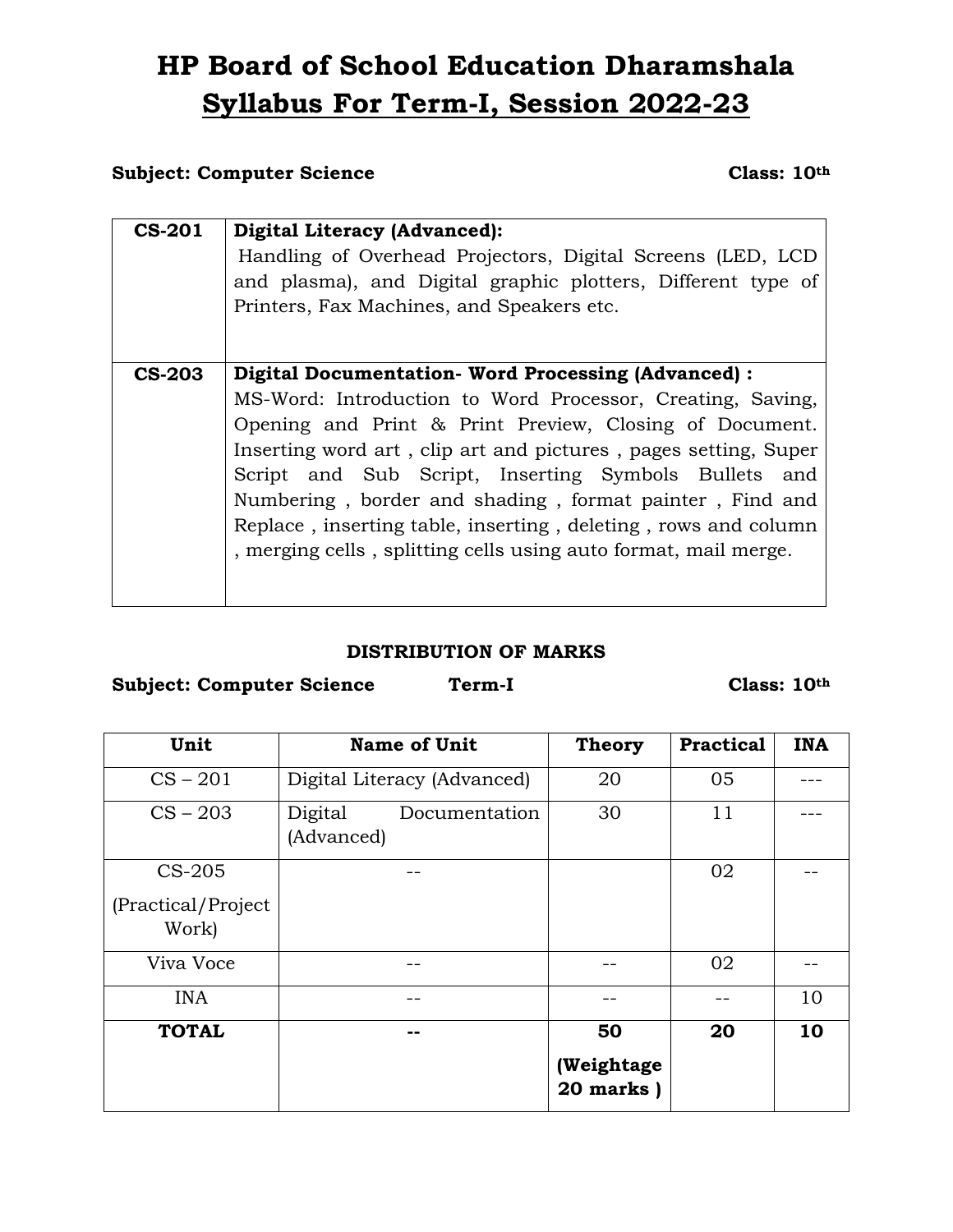## **HP Board of School Education Dharamshala**

## **Syllabus For Term-II, Session 2022-23**

## **Subject: Computer Science Class: 10th**

| <b>CS-202</b> | <b>Network and Internet Concepts:</b>                                 |  |  |  |  |  |  |
|---------------|-----------------------------------------------------------------------|--|--|--|--|--|--|
|               | Introduction to Network, Classification of Networking (LAN,           |  |  |  |  |  |  |
|               | MAN, WAN, PAN), Differences of Networks.                              |  |  |  |  |  |  |
|               | Introduction to internet, History of Internet, Types of Web           |  |  |  |  |  |  |
|               | Browsers-Internet explorer, Google chrome, Opera, Mozilla             |  |  |  |  |  |  |
|               | Firefox and browsing internet through various search engines          |  |  |  |  |  |  |
|               |                                                                       |  |  |  |  |  |  |
|               | such as Google, Yahoo, Bing etc. E-mail.                              |  |  |  |  |  |  |
|               |                                                                       |  |  |  |  |  |  |
| <b>CS-204</b> | Digital Data Tabulation-Spreadsheet :                                 |  |  |  |  |  |  |
|               |                                                                       |  |  |  |  |  |  |
|               | MS-Excel: Introduction and Concepts of Spread Sheet and               |  |  |  |  |  |  |
|               | Workbook. Creating, Saving, Opening and Print & Print                 |  |  |  |  |  |  |
|               | Preview, Closing of Spreadsheet. Entering Numbers, Text, Date         |  |  |  |  |  |  |
|               | and Time, Series using Auto fill, Editing and formatting of           |  |  |  |  |  |  |
|               | Worksheet including changing color , size, font, alignment of         |  |  |  |  |  |  |
|               | text, inserting and deleting cells, Row and columns, entering         |  |  |  |  |  |  |
|               |                                                                       |  |  |  |  |  |  |
|               | formula in call using operator $(+,-,x, /)$ etc. Relative referencing |  |  |  |  |  |  |
|               | , absolute referencing and mixed referencing, using statistical       |  |  |  |  |  |  |
|               | functions:                                                            |  |  |  |  |  |  |
|               | $SUM(), AVG(), MAX(), MIN(), IF() with compound statements,$          |  |  |  |  |  |  |
|               | inserting tables in worksheet, embedding charts of various            |  |  |  |  |  |  |
|               | types (Lines, pie, bar, column, area) in worksheet, using             |  |  |  |  |  |  |
|               | macros in worksheet.                                                  |  |  |  |  |  |  |
|               |                                                                       |  |  |  |  |  |  |
|               |                                                                       |  |  |  |  |  |  |